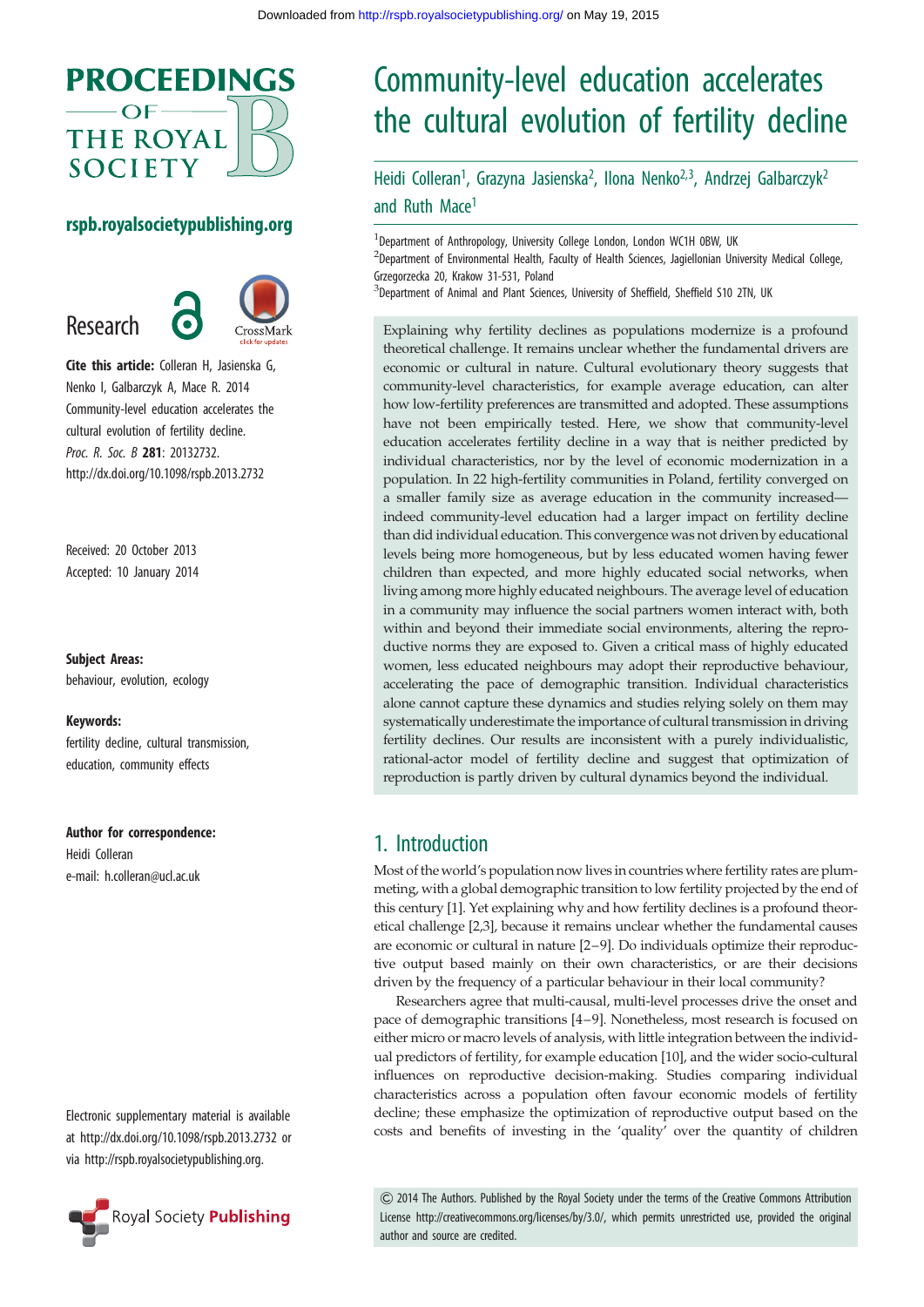$\overline{\phantom{a}}$  2

[\[11](#page-6-0)–[16](#page-6-0)]. However, studies comparing neighbouring populations have long suggested that people take their reproductive cues from the behaviour of others, and that social transmission and the diffusion of new cultural norms about fertility may be more important [\[17,18](#page-6-0)].

Women's education is the key predictor of fertility decline [\[10\]](#page-6-0). And yet, at both an individual and an aggregate level, it is unclear whether education is an economic or a cultural variable [\[10,11](#page-6-0)]. Demographers have shown that province-, district- or sampling-area-level education is correlated with faster parity-transition rates [\[19](#page-6-0)–[22](#page-6-0)], higher rates of contraceptive uptake [\[19,23](#page-6-0)–[26\]](#page-6-0) and lower fertility desires [\[19](#page-6-0)–[24](#page-6-0)], independent of individual education. Neither micro- nor macro-level analyses explicitly incorporate the most important, intermediate-level social structures that define peoples' social interactions: their local communities and ego-networks. It remains unknown whether aggregated educational effects on individual fertility are due to social transmission of new cultural norms, or to ecological or economic differences between study areas that might incentivize fertility decline. Strong tests of cultural transmission hypotheses require communitylevel analysis, which most available sources of demographic data do not provide. Social network research can partly bridge this gap, but research thus far has tended to focus on contraceptive diffusion and not on fertility outcomes [\[27](#page-6-0)–[30](#page-6-0)], and little is known about how networks themselves may change in the course of demographic transition. Measuring individual access to contraceptives or healthcare, exposure to migrants or mass media, or macro-level fertility rates may capture the general diffusion of information in a population over time [\[11](#page-6-0)], but these do not necessarily capture the interpersonal cultural transmission of fertility norms and behaviour in local contexts. Cultural dynamics operate, by definition, at levels beyond the individual and should therefore be examined at the local community level. We know little about how the characteristics of other people in local villages and networks influence women's fertility outcomes, and the causal mechanisms by which communities may affect individuals have not been well tested.

Cultural evolutionary theory provides plausible mechanistic links between individual decision-making and information flow in populations [[31,32\]](#page-6-0). This theory assumes that the frequency with which individuals in a group embrace different beliefs, or behave, is a good proxy for a cultural/social norm, and further, that summary measures of these frequency distributions (such as the mean and variance) can be used to compare cultural/behavioural norms between groups. Importantly, these frequencies can feed back to influence individual decisions, such that a person with similar individual characteristics may make radically different decisions in different communities, depending on what others do.

Formal modelling shows that the average level of education in a community can theoretically alter the cultural dynamics of fertility decline, by modifying the social channels (modes) of communication and changing the rates by which fertility preferences are socially transmitted [\[33](#page-6-0)–[35](#page-6-0)]. For example, higher rates of horizontal (peer-to-peer) and oblique (e.g. teacher-topupil) transmission may speed up the diffusion of low fertility norms even in populations that are homogeneously high in fertility, less economically developed and/or subject to natural selection pressure [\[33](#page-6-0)–[35\]](#page-6-0). Increased frequencies of social interaction with more highly educated people and with nonkin, who are assumed to promote anti-natal values, are

predicted to have a fertility-reducing effect [[32,36\]](#page-6-0). Higher average education in a community increases the chances that any person, irrespective of their own characteristics, is exposed to low-fertility behaviour, to contraceptive users or to other peoples' preferences for educating children [\[31](#page-6-0)–[36](#page-6-0)]. The level of education in a community can therefore alter the speed of fertility decline by subtly affecting who we interact with, and thus the preferences we are likely to encounter.

These cultural dynamics also theoretically work at a between-group level (i.e. between neighbouring populations or communities of a larger metapopulation). High rates of social transmission are predicted to homogenize behavioural norms within particular groups [\[9](#page-6-0),[37,38](#page-6-0)], leading to betweengroup variation in the speed of fertility decline. This can expose individual communities themselves to low-fertility norms while at lower levels of education than would be expected if they were isolated [[35\]](#page-6-0). Cultural evolutionary processes can therefore potentially explain two important patterns that have been observed by demographers. First, fertility declines often differ among neighbouring populations at similar levels of economic development [[4](#page-5-0)[,17,18\]](#page-6-0), especially when there are social or cultural boundaries to social transmission, such as linguistic, religious or ethnic affiliations. Second, and conversely, fertility declines can spread across economic boundaries when neighbouring regions share a language or religion [\[17,18,39\]](#page-6-0). Examining which mechanisms drive these patterns requires data at the appropriate level of aggregation and a representative sample of communities.

In this study, we show that the average level of education in a community substantially accelerates fertility decline independent of individual- and other community-level characteristics, most likely by altering the social interactions of less educated women and thereby the types of fertility norms they encounter. We examined multi-level effects of education on both fertility decline and social network structure and composition, using new data from a randomized study of 1995 women living in 22 randomly selected communities (21 villages and one town) in a rural agricultural area of Poland. Our data provide a rarely observed but valuable insight into a mid-transitional population and our samples are representative of the villages women inhabit (see electronic supplementary material). Under-five mortality is low (see electronic supplementary material, table S1) and completed fertility is high (grand mean = 3.81 ( $\pm$ s.d. 2.15); [figure 1\)](#page-2-0), varying significantly across communities from an average of 3.03 ( $\pm$ s.d. 1.85) to 4.75 ( $\pm$  s.d. 2.56) children per woman at the end of her reproductive career (ANOVA,  $p = 0.024$ ; see [figure 1](#page-2-0) for raw data). Completed fertility is high relative to the Polish total fertility rate (TFR) when the data were collected (1.38 in 2010; electronic supplementary material) and to the TFR for the most relevant birth cohort (2.16 in 1949). Given that Poland is a developed European country, where fertility decline began around 1910 and which has had a below replacement TFR since the early 1990s [\[40](#page-6-0)], such high and varied fertility is remarkable.

Our study communities are characterized by centuries of peasant subsistence farming, but are now rapidly transitioning to exclusive dependence on labour-market activities. More than 65% ( $n = 1255$ ) of respondents continue to live in subsistence farming households. The communities are geographically proximate (within an area of approx.  $30 \text{ km}^2$ ), at effectively equivalent levels of economic modernization, and are highly homogeneous with respect to religion and ethnicity. This enables us to isolate the effects of education from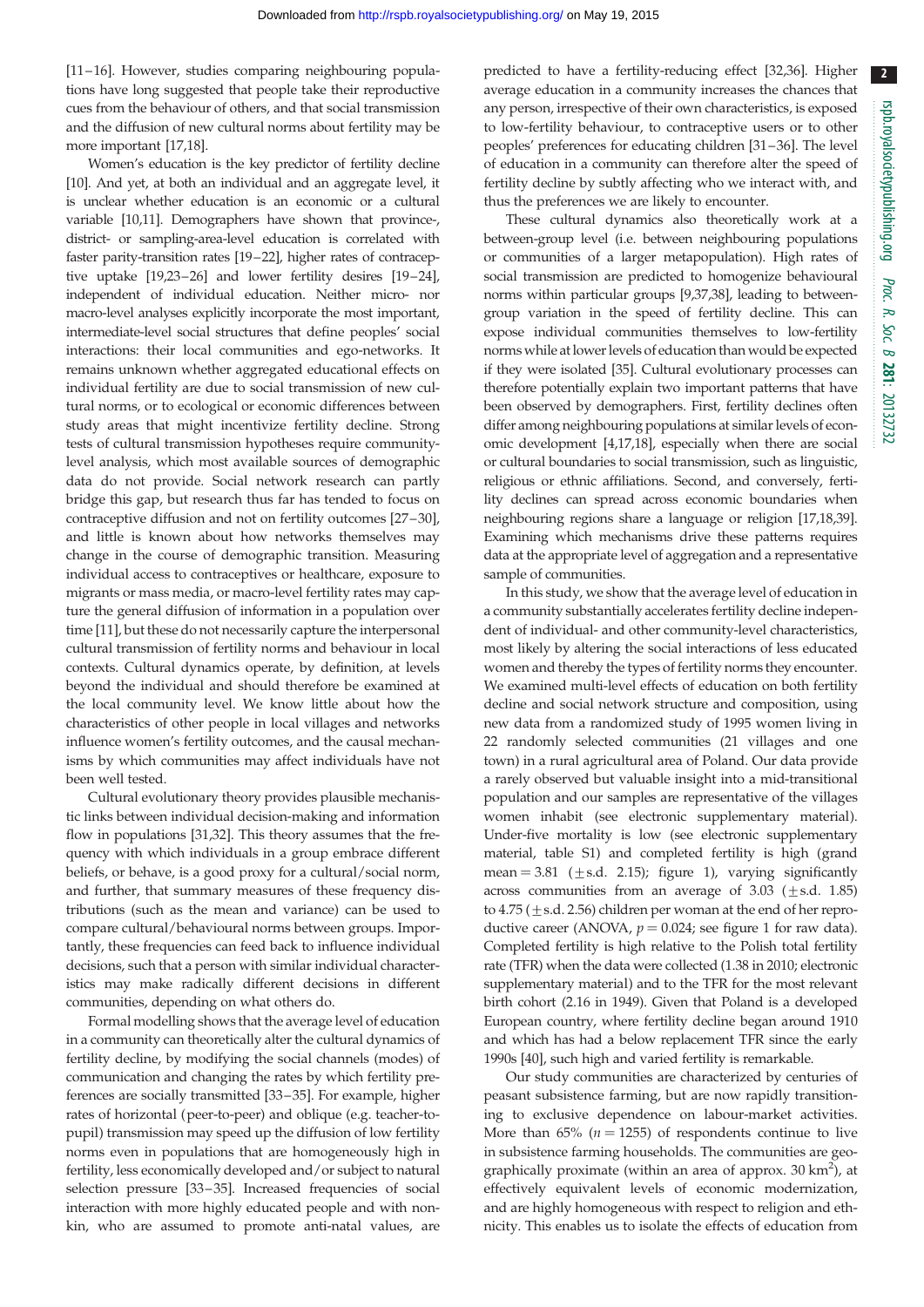<span id="page-2-0"></span>

**Figure 1.** Raw data showing between-community variation in completed fertility  $+$  s.e. ( $n = 907$  women aged 45+). Grand mean completed fertility  $+$  s.d. is 3.81+2.15 (solid line). Fertility is high relative to the cohort TFR for the most relevant (1949) birth cohort (2.16, dotted line), and to the national TFR when the data were collected in 2010 (1.38, dashed line). Community ID numbers give the order of sampling, with communities shown in order of increasing population density from left to right. There is no clear trend for decreased fertility in denser communities. The size of each point indicates the sample size of post-reproductive women. Note that group 12 is the town.

religious or ethnic differences between communities—this is important because fertility declines tend to spread among coreligionists and language speakers independent of economic modernization [[17,18,39\]](#page-6-0). In addition to individual variation, our data capture community-level variation in population size and density, proportion of inhabitants engaging in subsistence farming, average household material wealth and market integration (Material and methods; electronic supplementary material, table S1).

We test a number of predictions designed to disentangle the contribution of cultural transmission hypotheses from purely individualistic optimizing models of fertility decline. If cultural transmission models are correct, then: (i) higher average levels of education in the community, rather than other communitylevel measures of economic modernization, such as wealth, market integration or population density, should accelerate fertility decline over and above individual characteristics; and (ii) less educated individuals should have lower fertility when living among a higher frequency of highly educated women. Women in highly educated communities should interact with (iii) more highly educated network partners, (iv) more sources of peer-to-peer (horizontal) rather than parent-to-child (vertical) transmission or (v) more non-kin. On the other hand, if individuals make reproductive decisions that are optimal relative to their own characteristics, then: (vi) variation in fertility should decrease along with variation in education; and (vii) community-level education should matter more for highly than poorly educated women, because factors like better educational opportunities, higher employment rates and more intensive reproductive competition may provide 'runaway' incentives and advantages to investing in 'quality' over quantity [\[2](#page-5-0),[11](#page-6-0)–[16\]](#page-6-0).

We standardized our measures to enable comparison at different levels of analysis. Our measures were also groupmean centred so that an individual's score represents her deviation from her community mean (i.e. her education relative to others in her local context rather than to others in the general population—this differs from most previous work, which compares randomly sampled individuals across a wider area). We then use group means to measure community effects this has the advantage of cleanly partitioning the variation in the effects into within- and between-community components (see electronic supplementary material).

### 2. Results

Education was universally associated with reductions in fertility. Surprisingly, though, individual education was not a significant predictor in all communities, and the effect was larger at the community than at the individual level. A 1 s.d. increase in individual education was associated with a 13% reduction in fertility (95% CI ( $-0.19$ ,  $-0.08$ ), Wald z-test,  $p < 0.001$ ; electronic supplementary material, table S3), when considering the average ('fixed') effect across all communities. This association varied by community and was not always significant, ranging from a 6 to a 20% decrease in fertility for every 1 s.d. increase in education (see electronic supplementary material, table S4).

Independent of individual factors, a 1 s.d. increase in average education in the community was associated with an 18% reduction in individual fertility (95% CI ( $-0.26$ ,  $-0.10$ ), Wald z-test,  $p < 0.001$ ; electronic supplementary material, table S3; [figure 2](#page-3-0)a). A 1 s.d. increase in education at the community level therefore had a 1.3 times larger effect than a comparable increase at the individual level. [Figure 2](#page-3-0)a shows that, independent of their own characteristics relative to others, women in the most educated community were predicted to have fewer than half as many children (1.64  $\pm$  s.e. 0.33) as those in the least educated community (3.25  $\pm$  s.e. 0.22). Note that these results are independent of community-level controls for modernization and a range of individual-level controls (see the electronic supplementary material).

Family sizes were more homogeneous in more highly educated communities. Figure  $2b$  shows that the variance in predicted fertility (here, given as s.d. to retain the same units) declined as average education in the community increased,

3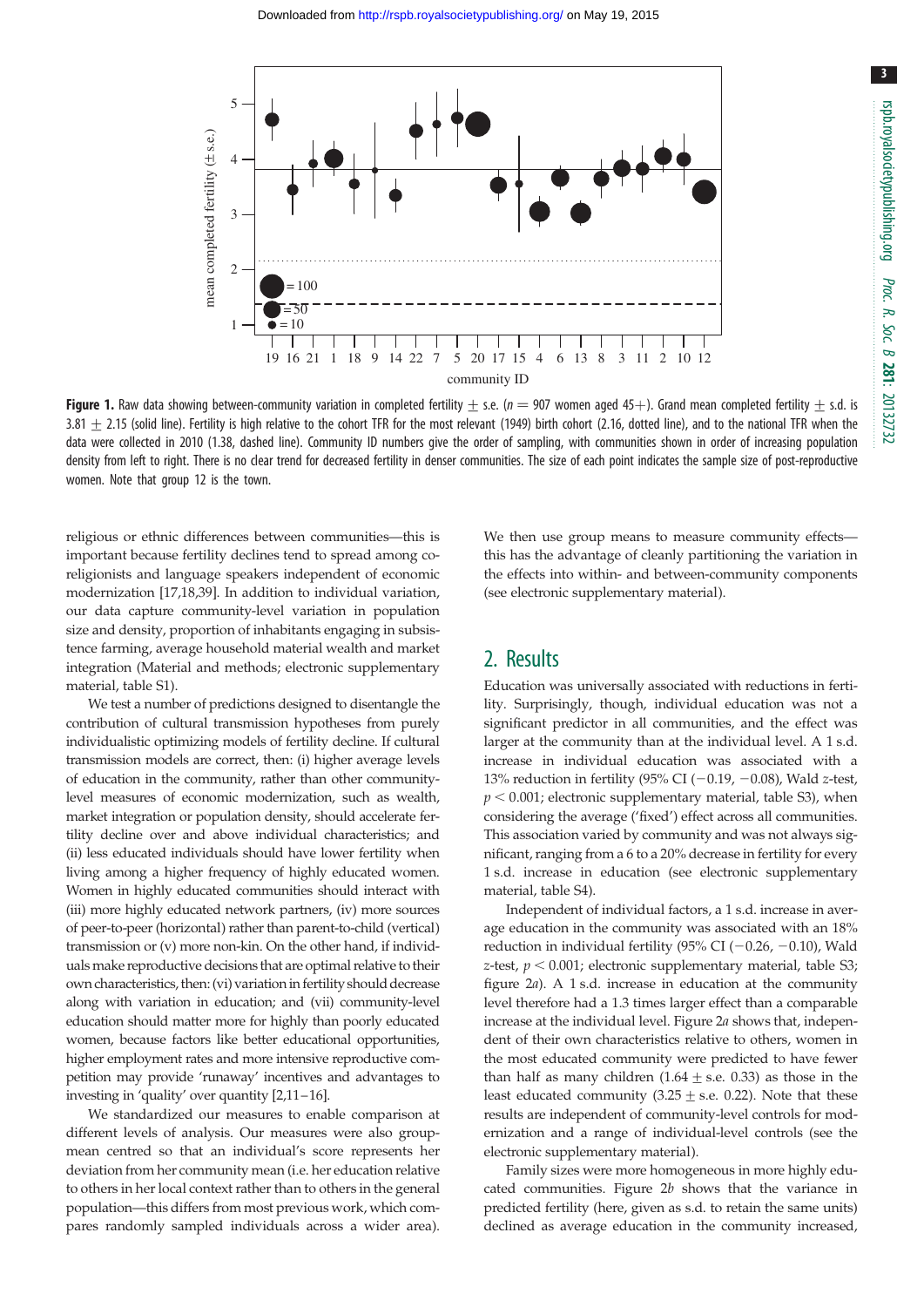<span id="page-3-0"></span>

**Figure 2.** Community-level education is associated with a reduction in (a) mean  $( + s.e.)$  and (b) variance (given as s.d.) in fertility, independent of individual differentials and of controls for between-community variation ( $n = 1972$ ). However, there is no clear relationship between (c) variance (given as s.d.) in fertility and variance (given as s.d.) in education. In (a) and (b), each interval on the x-axis corresponds to 1 s.d. in average education. All panels show model-adjusted relationships.



Figure 3. Community education effects on less educated women only. (a) Fertility decline is more dramatic among less educated women when the proportion of tertiary-educated women in the community is larger ( $n = 1667$ ), and (b) less educated women living in highly educated communities have more educated social network partners ( $n = 1667$ ). Both panels show model-adjusted relationships.

and these variances differ significantly across communities (Brown–Forsythe test,  $p < 0.001$ ).

An intuitive explanation of this pattern might be that variance in fertility decreases along with variance in education. However, figure 2c shows clearly that this pattern of convergence has no relationship with how varied educational levels were in the community: family sizes were more similar independent of variation in individual education. This convergence is not predicted by purely economic approaches that rely on individual characteristics as the primary drivers of fertility decline.

However, evolutionary-economic approaches do often argue that there may be 'runaway' benefits to investing in 'quality' over quantity in more educated populations, or reproductive competition to obtain the perceived fitness pay-offs to producing fewer high-quality children [[2](#page-5-0)[,11](#page-6-0)–[16](#page-6-0)]. We examined this possibility by modelling a cross-level interaction between individual and average community education, but this revealed no significant relationship, and the model fit was not improved by including the interaction term (see electronic supplementary material, table S3). This suggests that between-community differences in fertility are not driven by the fertility-reducing behaviour of highly educated women. In other words, highly educated women do not necessarily reduce fertility more dramatically when the local context is conducive to greater investments in offspring education.

Instead, it appears that social transmission may drive the differences between our study communities. Dividing each community into high and lower education brackets, with 'high' representing individuals with tertiary education and 'lower' representing everybody else, we re-examined the predicted fertility scores of only the lower-educated women, against the proportion of tertiary-educated women in the 22 communities. This allows us to examine how lower-educated women, who are not expected to reduce fertility substantially based on their individual characteristics, may be altering their reproductive strategies based on what other women around them do. As figure 3a shows, less educated women had lower fertility in communities with a higher proportion of tertiary-educated women. This implies that simply living among a higher frequency of tertiary-educated women may have influenced less educated women to reduce their own fertility.

What are the potential mechanisms driving these effects? Cultural evolutionary theory suggests that the level of education in a community may independently drive changes in egonetwork size, density, proportion of alters who are kin, proportion of alters who are horizontal sources of transmission (neither parents nor individuals from the parental generation) and average education of alters. We tested these hypotheses using the same individual- and community-level controls, but found no evidence that community education is associated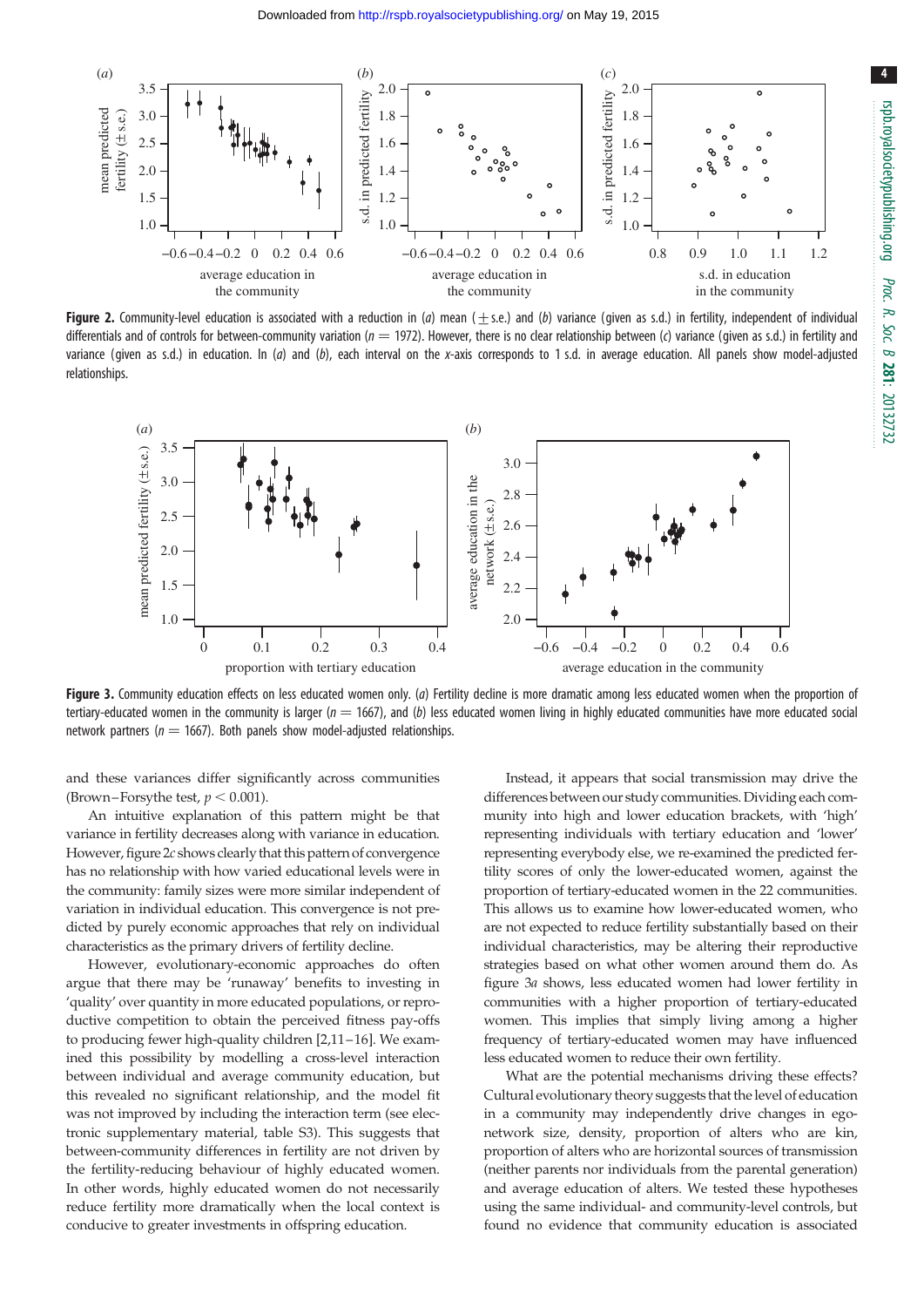with social network changes in size, density, proportion of alters who are kin or the proportion who are horizontal sources of transmission (see electronic supplementary material, table S6). However, network alters were significantly more educated when ego lived in a highly educated community. Independent of ego's education, every 1 s.d. increase in community-level education was associated with a 12% increase in average education among the alters in the network (95% CI (0.04, 0.21), t-test,  $p = 0.006$ ; electronic supplementary material, table S6). [Figure 3](#page-3-0)b shows that this effect holds true when focusing again on less educated women only; alters in the network were significantly more educated when ego lived in a community with higher average education. This clearly indicates that simply living in a highly educated community may influence the characteristics of the friends that women choose to interact with, and thus the kinds of social information they are likely to receive. It is important to note that 48% of all network partners were not resident in the same community as ego (see electronic supplementary material, table S2). This result thus shows that less educated women have strong ties with more highly educated women both within and beyond the boundaries of their local communities.

### 3. Discussion

Individual characteristics are only part of the story of demographic transition, and studies that exclusively rely on them are likely to underestimate the importance of cultural transmission in driving fertility decline. Cultural norms are by definition factors beyond the individual; explicitly measuring and analysing community-level characteristics is therefore crucial for testing hypotheses about the local cultural transmission of fertility preferences. Community-level characteristics, for example the frequency of highly educated women, do not simply tell us about the distribution of resources and opportunities in a population; they themselves may drive interesting and important social dynamics, which cannot be captured using individual characteristics alone. While demographers have long been interested in measuring contextual effects on reproductive behaviour, these have not often been measured with appropriate community-level data and thus could not determine whether community effects existed at socially relevant levels of aggregation, or indeed if they were independent of alternative predictors of local community modernization. Our study shows that they are, and furthermore examines some of the causal pathways by which average education might feed back to influence individual behaviour.

Among 22 groups of a culturally and ethnically homogeneous population at effectively equivalent levels of economic modernization, the education level of other people in the community affected individuals' reproductive outcomes. Indeed, the community average had a larger effect than the individual effect; a poorly educated woman was predicted to have twice as many children when living in a less educated community compared with living in a highly educated one.

Family sizes were also less varied in highly educated communities, but this lack of variation in fertility was not due to homogeneity in educational levels. Reproductive norms can therefore converge on a small family size independent of individual variation in education. Thus, although highly educated women do tend to have lower fertility than less educated women within communities, between-community differences

were driven by the behaviour of less-educated women only. It follows that comparing individual characteristics across large swathes of a population will be insufficient for a full understanding of the mechanisms of fertility decline.

Less educated women had strong ties with significantly more educated women, both within and beyond their communities, when surrounded by more educated neighbours—this result is all the more striking because the other social network characteristics do not appear to change with community education. Any person in a more educated group is exposed to a greater variety of social learning models, as well as a greater number of individuals exhibiting low-fertility behaviour. Increasing average education may therefore alter both the content and structure of social interactions, consistent with cultural evolutionary models assuming that it leads to higher rates of social transmission, and thereby speeds up the diffusion of low fertility norms [\[31](#page-6-0)–[36](#page-6-0)]. Interestingly, the fact that networks contained highly educated alters living outside the immediate community also points to a mechanism for spreading low-fertility norms between communities: higher average education within a community leads to interaction with more educated women across communities—this is consistent with formal modelling [\[35](#page-6-0)].

Our results strongly suggest that social transmission from highly to poorly educated women accelerates the pace of fertility decline, once a critical mass of educated women is reached. The principal mechanism driving this effect does not appear to be a greater presence of non-kin [[36\]](#page-6-0) or of horizontal sources of transmission [\[33](#page-6-0)–[35](#page-6-0)] among the strong ties of ego-networks, but rather an increased frequency of interaction with more highly educated women. The individual adoption of low fertility norms and behaviour may therefore be prestige- or conformist-biased [[32,37,38,41](#page-6-0)], or indeed simply the result of a more neutral process of randomly copying the most frequent behaviour in the population [\[31](#page-6-0),[32](#page-6-0)]. Less educated women in more educated communities are more likely to interact with and observe the reproductive behaviour of highly educated neighbours and friends, who may be more likely to endorse behaviours consistent with lower fertility. This exposure may change the expectations that less educated women have about the most appropriate behaviour in their local community, while also legitimizing and facilitating them to change their reproductive preferences within their private social networks. This can then contribute to a faster fertility decline in the community and lead to between-community variation in the pace of demographic transition. It is important to note both that the predicted differences in fertility between these geographically proximate communities are large, and that the ego-networks reported here are mainly distributed in the local villages and towns (see electronic supplementary material, table S2). District- or province-level analysis that aggregates across these kinds of small-scale social structures cannot adequately capture these dynamics.

We do not wish to imply that rational-actor decisionmaking is unimportant in driving fertility decline, or that cultural transmission mechanisms are the only important causes of this phenomenon. On the contrary, our results demonstrate the need to integrate theory and evidence on cultural dynamics at the group level with individual decision-making that optimizes the perceived costs and benefits to reducing fertility. We simply emphasize that those perceptions are partly driven by cultural dynamics beyond the individual, with important implications for the speed of 5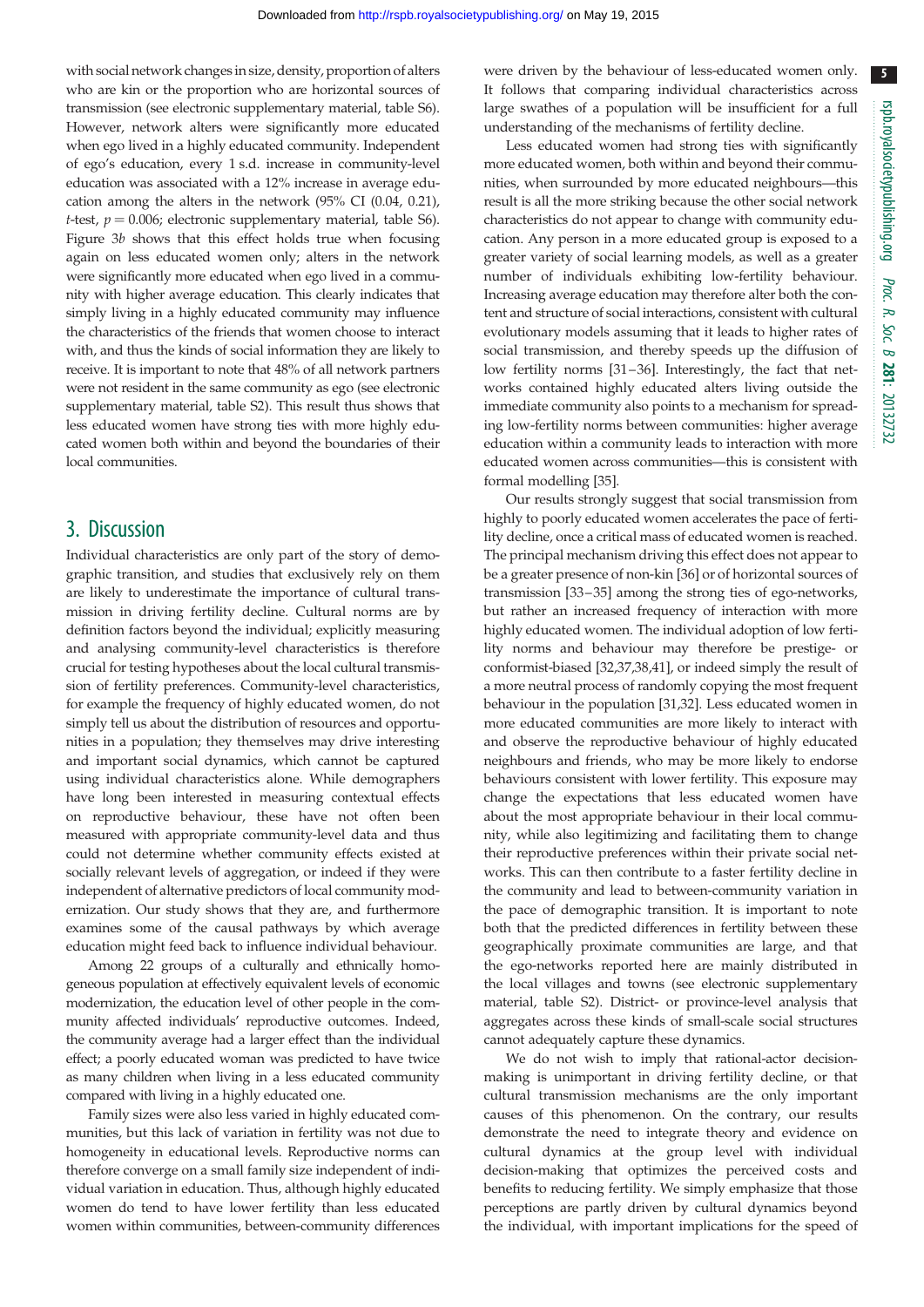<span id="page-5-0"></span>fertility decline. The approach outlined here provides a mechanistic link between the individualist, cost–benefit decisions that people appear to make, and which a plethora of micro-level data support, and the larger ideational shifts that make smaller family sizes acceptable and desirable. Irrespective of whether explicit 'norms' are being transmitted or whether individuals simply respond to the easily observable correlation between fewer children and higher social status, social transmission of fertility decline should homogenize behaviour within groups [\[9,37,38\]](#page-6-0); which is a prediction that our data supports. Whether the initial fertility-reducers in a population are responding to the real or perceived economic costs of children is essentially a different question to whether cultural transmission can spread low-fertility norms, and our analysis focuses only on the latter question. All that is needed for the process to take off is that a certain proportion of individuals invest in education and that education is reliably associated with lower fertility. Individuals do not need to know what the mean level of education is in their community for this characteristic to affect their probability of encountering low-fertility norms and behaviour. Community-level characteristics can alter the social cues to the most appropriate behaviour in ways that are neither predicted by a person's individual characteristics nor by the level of economic or structural modernization in a particular group. Community-level factors may therefore have independent causal force [\[35\]](#page-6-0).

These results raise important theoretical questions about the extent to which individuals are influenced by their neighbours in perhaps the most important decisions of their lives how many children to have—decisions that are expected to be under selection pressure [\[42](#page-6-0)]. Our findings also have important implications in mid-transitional populations. Apart from the fact that improving average education in a community will accelerate fertility decline, even among less educated individuals [[19](#page-6-0)-26], our results imply that the mean may be more important than the mode. It is possible that universally high education may not be as important as ensuring that a critical mass of highly educated women is reached, by which point the changing structure of social transmission will facilitate the diffusion of low-fertility norms to all individuals in the community. That feedback between community- and individual-level education ratchets up the speed of fertility decline may also have significant implications for global fertility projections. More fine-grained data and multi-level analysis are needed to explicitly test hypotheses about the mechanisms driving these effects. Although only one study to date has examined the influence of education on fertility at multiple higher levels of aggregation [\[20](#page-6-0)], more local contexts mattered most and our study supports this assertion. Thus, in the era of 'big data', there remains an important place for smaller-scale anthropological

demographic research in elucidating the mechanisms that underlie fertility change.

# 4. Material and methods

Data were collected between 2009 and 2010 using a standardized anonymous questionnaire and structured interview (see the electronic supplementary material for further discussion). We used Poisson, linear and binomial multi-level regression [[43](#page-6-0)] techniques, which explicitly account for the non-independence of individuals living in the same local context, to simultaneously model the effects of individual- and community-level education on (i) fertility, and on the following social network characteristics of (ii) size, (iii) density, (iv) proportion of kin, (v) proportion of horizontal sources of transmission and (vi) average education of network partners, excluding ego (see the electronic supplementary material, tables S3–S6). At the individual level, all models included controls for age, farmer status, household material wealth and household market integration. In the fertility analysis, we additionally controlled for age squared and experience of under-five mortality, as well as including an additional random term at the individual level to account for over-dispersion in the data. At the community level, all models included controls for population density, proportion of the population engaging in farming, average household material wealth and average household market integration (see the electronic supplementary material). These are important controls for alternative measures of modernization at the relevant local levels of analysis because all of these factors might jointly drive higher education and lower fertility preferences.

We examined the following alternative model specifications to check the robustness of our results in predicting fertility outcomes. None of these altered our findings (see electronic supplementary material, table S5): (i) excluding unmarried women  $(n = 374)$ from the analysis, (ii) including nonlinear parametrizations of individual education on fertility within communities, (iii) using uncentred variables, (iv) removing non-significant variables or substituting average education for any other community-level predictor; the model was a significantly worse fit whenever we excluded average community education.

Informed consent was obtained from all participants and the study protocols were approved by the Ethics Committee of the Department of Anthropology at University College London.

Acknowledgements. We thank all the women who took part in our study as well as our local field assistants from all stages in the project, and the Wojtas and Markiewicz families for support in the field. We also gratefully acknowledge the parish Rectors who helped to publicize our study. We thank A. Powell, A. Kandler, K. Magid, D. Lawson, K. Snopkowski and C. Moya for discussion of earlier manuscript drafts, and two anonymous reviewers for insightful comments.

Funding statement. This work was financially supported by grants from the UK Economic and Social Research Council, theWenner Gren Foundation for Anthropological Research and Osmundsen Initiative (Dissertation Fieldwork grant no. 8182), UCL Graduate School, the Gay Clifford Fund and the European Research Council (grant no. AdG12 249347).

# **References**

- 1. Lee R. 2011 The outlook for population growth. Science 333, 569-573. ([doi:10.1126/science.](http://dx.doi.org/10.1126/science.1208859) [1208859\)](http://dx.doi.org/10.1126/science.1208859)
- 2. Borgerhoff Mulder M. 1998 The demographic transition: are we any closer to an evolutionary explanation. Trends Ecol. Evol. 13, 266-270. [\(doi:10.1016/S0169-5347\(98\)01357-3](http://dx.doi.org/10.1016/S0169-5347(98)01357-3))
- 3. Kirk D. 1996 Demographic transition theory. Popul. Stud. 50, 361-387. ([doi:10.1080/](http://dx.doi.org/10.1080/0032472031000149536) [0032472031000149536](http://dx.doi.org/10.1080/0032472031000149536))
- 4. Bongaarts J, Watkins SC. 1996 Social interactions and contemporary fertility transitions. Popul. Dev. Rev. 22, 639-682. [\(doi:10.2307/2137804](http://dx.doi.org/10.2307/2137804))
- 5. Caldwell JC. 1976 Toward a restatement of demographic transition theory. Popul. Dev. Rev. 2, 321– 366. [\(doi:10.2307/1971615](http://dx.doi.org/10.2307/1971615))
- 6. Cleland J, Wilson C. 1987 Demand theories of the fertility transition: an iconoclastic view. Popul. Stud. 41, 5– 30. ([doi:10.1080/00324720](http://dx.doi.org/10.1080/0032472031000142516) [31000142516\)](http://dx.doi.org/10.1080/0032472031000142516)

6